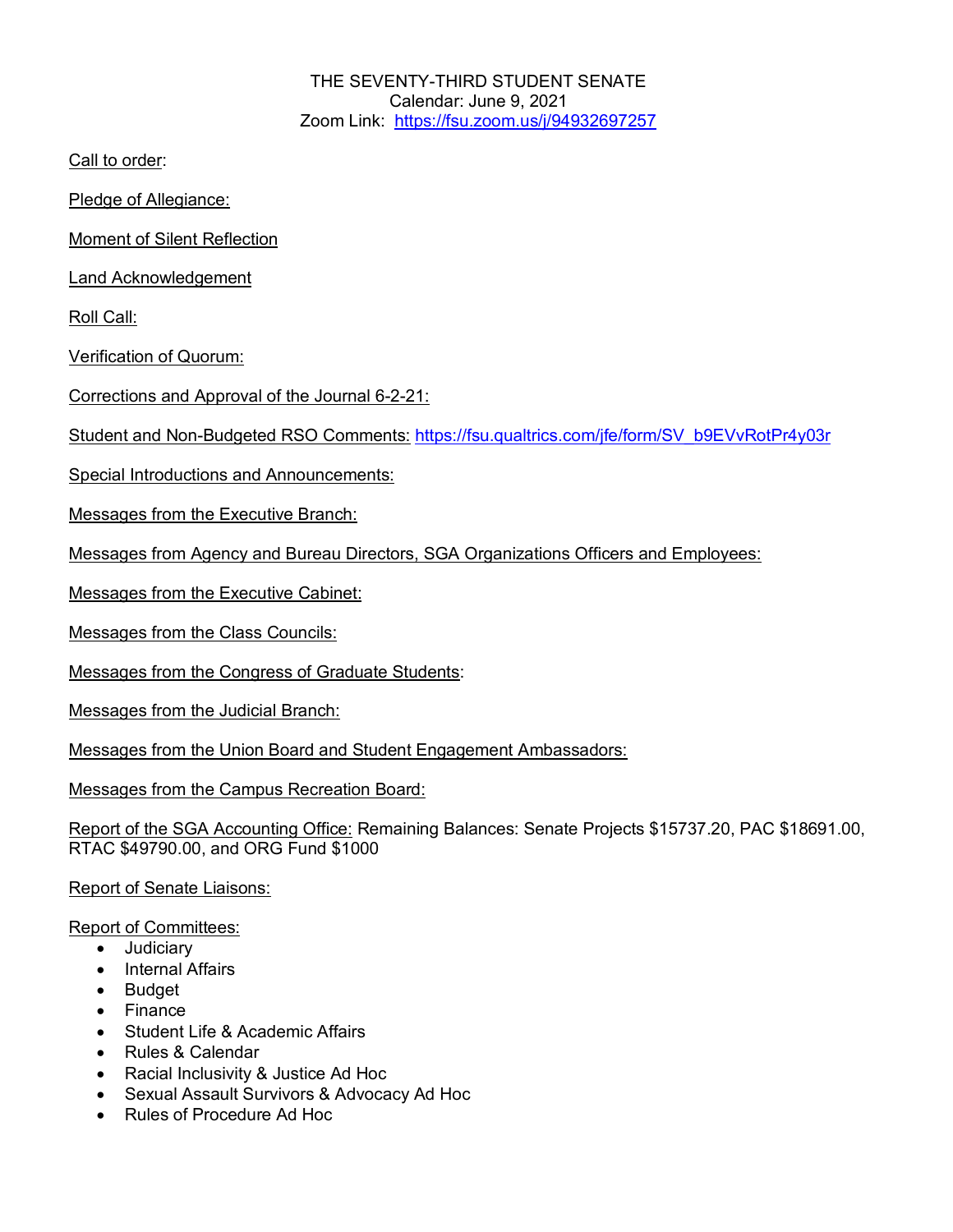# Senate Confirmations:

#### Consent Calendar:

# Bills First Reading:

| <b>Bill 21</b> | Sponsored by Senator Gonzalez (P), A. Hunter, R. Gonzales, Ramos, Roy, Preshia,<br>Lessard, Stults, Nasworthy (Co)<br>Establishing the Arab Student Union as a SGA Agency at the 2021 Spring SGA<br>Inauguration. REFERRED TO BUDGET THEN SLAA, INTERNAL AFFAIRS,<br>JUDICIARY, 03.03. TABLED IN BUDGET, 03.09, 03.15, 03.22, 03.30, 04.06. |
|----------------|---------------------------------------------------------------------------------------------------------------------------------------------------------------------------------------------------------------------------------------------------------------------------------------------------------------------------------------------|
| <b>Bill 41</b> | Sponsored by Senator Randall (P)<br>Transferring \$1,967.89 from Senate Projects to Special Olympics at FSU for event<br>costs. REFERRED TO SLAA THEN BUDGET, 06.02.                                                                                                                                                                        |
| <b>Bill 42</b> | Sponsored by Senators Tackett, Marcus (P), Garcia (Co)<br>Fixing contradictory election code statutes and increasing transparency in campaign<br>finances. REFERRED TO FINANCE THEN JUDICIARY, 06.02.                                                                                                                                       |
| <b>Bill 43</b> | Sponsored by Senators Marcus, Tackett (P), Garcia (Co)<br>Fixing contradictory election code statutes and increasing transparency in campaign<br>finances. REFERRED TO FINANCE THEN JUDICIARY, 06.02.                                                                                                                                       |

# **Bills Second Reading:**

# Constitutional Amendments:

#### Resolutions:

| Resolution 17        | Sponsored by Senator Gonzalez (P)<br>The 73 <sup>rd</sup> Senate to implore the SGA Executive Branch, FSU Administration, and other<br>FSU entities to rescind support of the IHRA Definition of Antisemitism and further<br>support the Palestinian community in free-speech. REFERRED TO SLAA, 02.10.<br>TABLED IN SLAA, 02.16, 02.23, 03.09, 03.16, 03.23, 03.30, 04.06. |
|----------------------|-----------------------------------------------------------------------------------------------------------------------------------------------------------------------------------------------------------------------------------------------------------------------------------------------------------------------------------------------------------------------------|
| Resolution 18        | Sponsored by Senator Gonzalez (P)<br>Calling on the FSU Administration and Board of Trustees to review and withdraw<br>investments from corporations deemed unethical by the FSU student community.<br>REFERRED TO SLAA, 02.10. TABLED IN SLAA, 02.16., 02.23., 03.09., 03.16,<br>03.23, 03.30, 04.06.                                                                      |
| Resolution 37        | Sponsored by Senators Marcus, Tackett (P), Gabadage, Lessard (Co)<br>Encouraging the Florida Board of Governors to confirm Dr. McCullough as the 16th<br>President of Florida State University. REFERRED TO SLAA, 06.02.                                                                                                                                                    |
| <b>Resolution 39</b> | Sponsored by Senator Randall (P)<br>Granting a reimbursement appeal to the College of Communication and Information<br>SLC.                                                                                                                                                                                                                                                 |
| Resolution 40        | Sponsored by Senator Myers (P)<br>Adding the Land Acknowledgement to the calendar.                                                                                                                                                                                                                                                                                          |

# Unfinished Business: